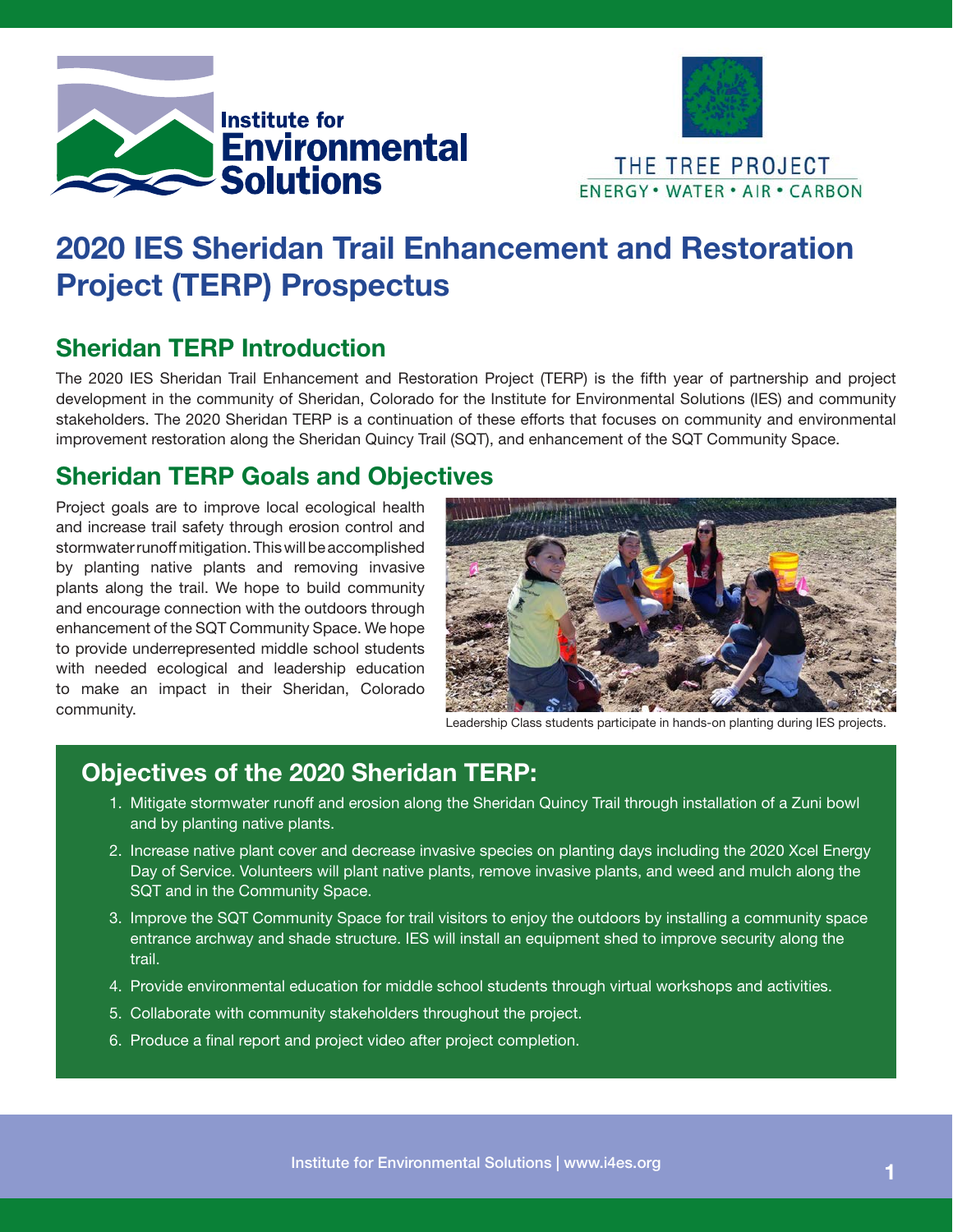

Community volunteers are integral to the success of Sheridan projects. Leadership Class students participate in ecology lessons to prepare them



for planting days.

#### COVID-19 Modifications

The COVID-19 pandemic has brought unique challenges for the 2020 Sheridan TERP. IES is dedicated to the health of our Colorado community. We have made the necessary modifications to keep our volunteers, students, and stakeholders healthy and safe during this time. IES is committed to the completion of the 2020 Sheridan TERP. We will implement the project through innovative adaptations that incorporate recommendations from the Centers for Disease Control and Prevention (CDC) and the State of Colorado. We adhere to the COVID-19 policies of our community stakeholders, including Sheridan School District No. 2 and Fort Logan Northgate School. COVID-19 modifications include smaller volunteer groups on planting days and working closely with Sheridan School District No. 2 to safely engage Fort Logan Northgate Leadership class students in trail maintenance while abiding by social distancing and face covering requirements.

#### Partnerships and Stakeholders

IES's community partners and stakeholders are vital to the success of our projects in Sheridan. IES has restored and improved the Sheridan Quincy Trail with the Fort Logan Northgate Leadership Class for five years with the support and collaboration of Sheridan School District No. 2, Fort Logan Northgate School, the City of Sheridan and South Suburban Parks and Recreation District. IES is fortunate to have landscape design support from Valerian LLC, a Denver-based landscape architecture, land planning and irrigation firm. Generous funding is provided by Xcel Energy Foundation and the Sheridan Inspire GOCO grant.



IES projects are implemented with support from our valuable partners and funders.